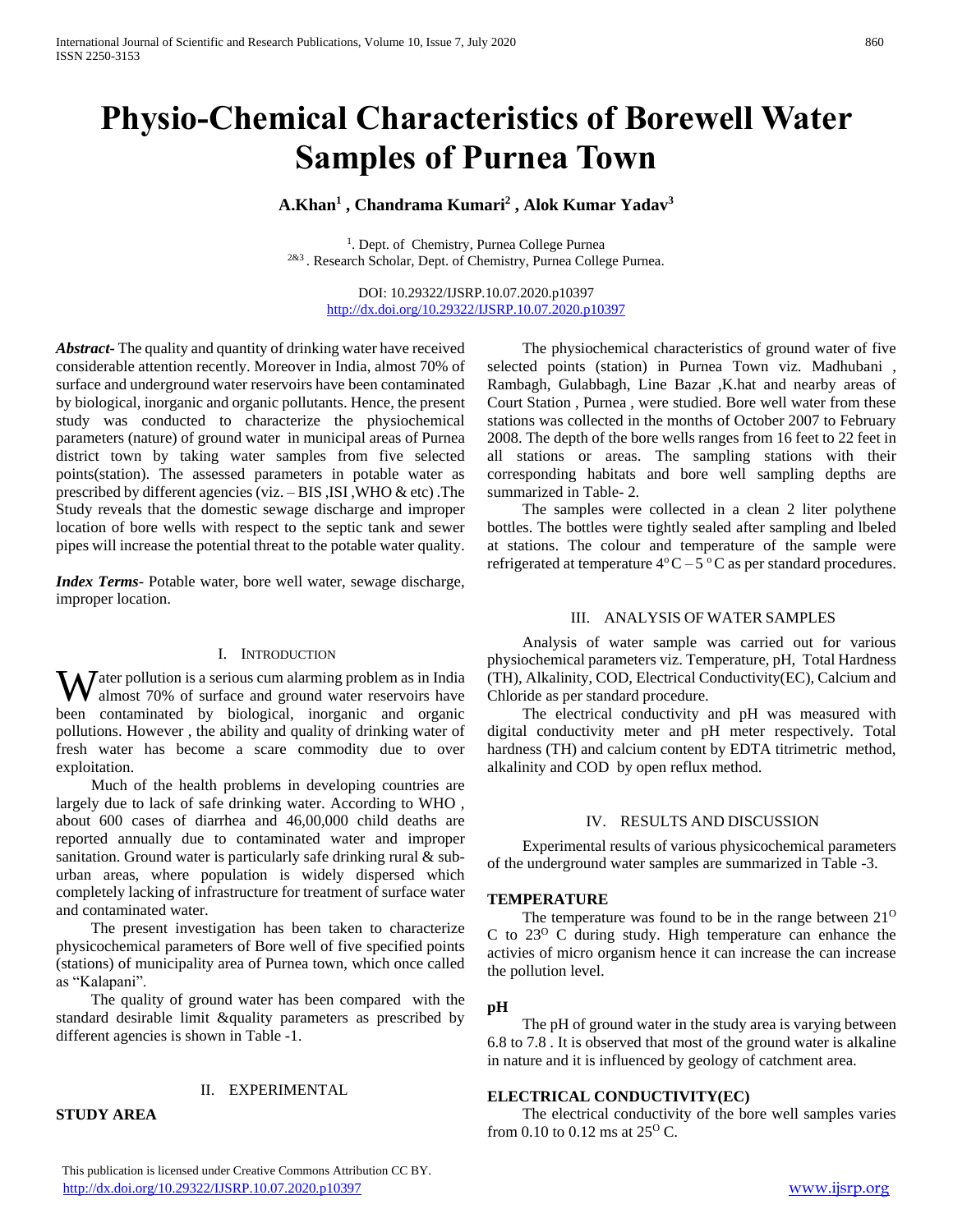# **TOTAL HARDNESS (TH)**

 The observed TH values were within the limits and fluctuating trends in it's value were observed in all the five stations. The specified limit for TH as per WHO is 200mg/L.

# **CHEMICAL OXYGEN DEMAND (COD)**

 The permissible limit of chemical oxygen demand for drinking water or potable water is 225mg/L (ISI 1983) and the observed values are 111 to 195 mg/L of all selected habitat areas are within the desirable limit .

# **CHLORIDE**

 Chlorides were found to be 70 mg/L to 112mg/L and the highest value (112 mg/L) in the Line Bazar (K.hat) water sample. Higher concentration of chlorides in the ground water may be accounted to seepage of septic tanks and somewhere adjacent position of bore well with respect to septic tanks.

# **CALCIUM**

 Calcium concentrations were found vary from 70 to 115mg/L. The Ca hardness observed in four stations are above the desirable limits as specified by ISI i.e. 75mg/L.

# **ALKALINITY**

 It is a quantatitive capacity to neutralize a strong acid to a designated pH. The alkalinity determined as phenolphthalein alkalinity and total alkalinity or as methyl orange alkalinity. The reaction which take place can be summed as

 $(i)OH^{-}$  $+H^+$ point with methyl orange  $H_2\Theta$  end point phenolphthalein end

 $(ii)CO<sub>3</sub><sup>-2</sup> +H<sup>+</sup>$  $\longrightarrow$  HCO<sub>3</sub> (phenolphthalein alkalinity) (methyl orange alkalinity or total alkalinity)  $(iii)HCO<sub>3</sub>$  +H<sup>+</sup>  $H_2CQ_3$ 

The alkalinity of catchment areas varies in between 90 to 102 mg/L.

#### V. CONCLUSION

 Pollution of surface and ground water resources occurs through point and non-point diffusion and degradation of water quality creates water scarcity for human use.

 The physiochemical properties of potable water at all sampling stations were analyzed . The results indicate that water quality of bore wells are polluted (having existing concentration of iron) is not best for domestic use. **Water** quality of some sites is poor and somewhat more contaminated. There are many physiological effects show on the human health such as indigestion, rheumatism, urinary infection and etc.

 Moreover, improper location of bore wells with respect to septic tanks and sewer pipes will increase the potential for the leaching of waste water / effluents to the ground water table.

# VI. SUGGESTION

 Awareness among the residents about the adverse effects of sewage contamination rendering the resources not fit use should be brought.

| TABLE-1                                                            |  |  |  |  |  |  |
|--------------------------------------------------------------------|--|--|--|--|--|--|
| POTABLE WATER QUALITY STANDARDS (DESIRABLE) OF DIFFERENT AGENCIES. |  |  |  |  |  |  |

| <b>PARAMETERS</b> | <b>BIS</b>  |             | <b>ISI</b>  |            | <b>ICMR</b> |             | <b>WHO</b>  |             |
|-------------------|-------------|-------------|-------------|------------|-------------|-------------|-------------|-------------|
|                   |             |             |             |            |             |             |             |             |
|                   | <b>HDL</b>  | <b>MPL</b>  | <b>HDL</b>  | <b>MPL</b> | <b>HDL</b>  | <b>MPL</b>  | <b>HDL</b>  | <b>MPL</b>  |
| pH                | $7.0 - 8.3$ | $8.5 - 9.0$ | $6.5 - 8.5$ |            | $7.0 - 8.5$ | $6.5 - 9.2$ | $7.0 - 8.5$ | $6.5 - 9.5$ |
| TDS mg/L          | 500         | 2000        | 500         | 2000       | 500         | 1500        |             |             |
| TH mg/L           | 200         | 600         | 300         | 600        | 300         | 600         | 200         | 600         |
| Alkalinity mg/L   | 300         | 600         | 200         | 600        | 300         | 600         |             | 120         |
| $COD$ mg/L        | 150         | 255         | 150         | 245        |             |             |             | 255         |
| $Ca$ mg/L         |             | 75          |             | 75         |             |             |             | 75          |
| Chloride mg/L     |             | 250         |             | 250        |             | 250         |             | 250         |

HDL- Highest Desirable Level,

`

MPL-Minimum Permissible Level.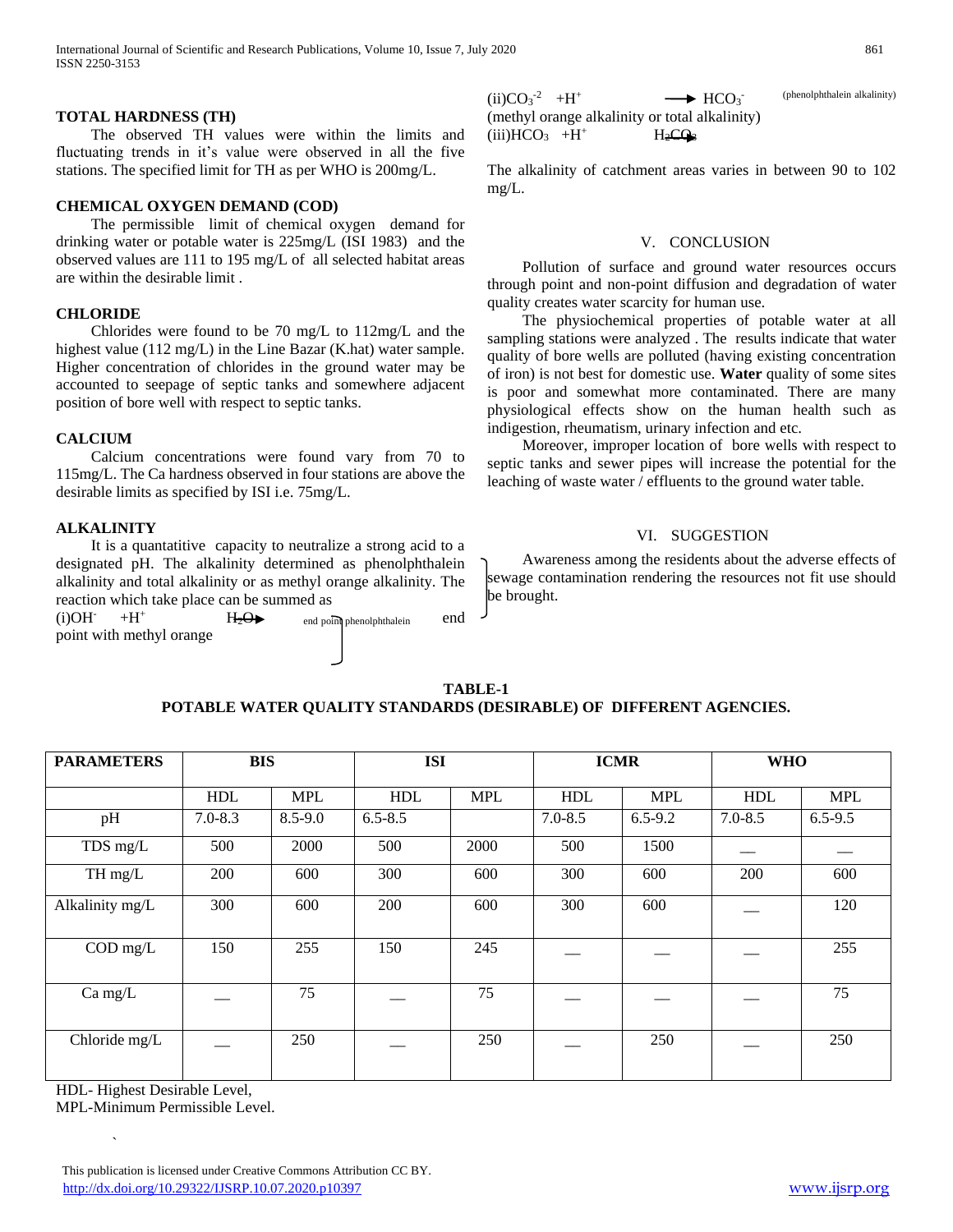| TABLE-2                                                                    |
|----------------------------------------------------------------------------|
| SAMPLING LOCALITIES WITH THEIR CORRESPONDING HABITATS AND BORE WELL DEPTH. |

| <b>S.NO.</b>   | <b>SAMPLING</b><br><b>LOCALITY(STATION)</b> | <b>HABITAT</b>                               | <b>BOREWELL</b><br><b>DEPTH</b> (in feet) | <b>SOURCE</b> |
|----------------|---------------------------------------------|----------------------------------------------|-------------------------------------------|---------------|
|                | Madhubani                                   | Residential Are-                             | $20 - 22$                                 | Bore Well     |
| 2              | Line Bazar, K. hat                          | Residential Area                             | $19 - 21$                                 | Bore Well     |
| 3              | Court station, Purnea                       | Residential Area                             | $18-20$                                   | Bore Well     |
| $\overline{4}$ | Rambagh                                     | Residential Area                             | $20 - 22$                                 | Bore Well     |
| 5              | Gulabbagh                                   | Residential<br>Area<br>cum<br>Marketing Yard | 18-21                                     | Bore Well     |

# **TABLE-3 Physio-chemical analysis of bore well/hand pumps- water**

| S.NO.          | <b>PARAMETER</b>      | PARAMETER TOWN MUNICIPALITY AREAS |                |                  |                                        |                                                |  |  |
|----------------|-----------------------|-----------------------------------|----------------|------------------|----------------------------------------|------------------------------------------------|--|--|
|                |                       | <b>MADHUBANI</b>                  | <b>RAMBAGH</b> | <b>GULABBAGH</b> | <b>LINE</b><br><b>BAZAR</b><br>(K.HAT) | <b>COURT</b><br><b>STATION</b><br><b>AREAS</b> |  |  |
| 1              | Temp( ${}^{\circ}$ C) | 22                                | 21             | 20               | 21.5                                   | 23                                             |  |  |
| $\overline{2}$ | Ph                    | 7.8                               | 7.3            | 6.9              | 6.9                                    | 7.3                                            |  |  |
| 3              | EC(ms)                | 0.12                              | 0.21           | 0.12             | 0.12                                   | 0.10                                           |  |  |
| $\overline{4}$ | TH(mg/L)              | 124                               | 130            | 201              | 150                                    | 150                                            |  |  |
| 5              | COD(mg/L)             | 120                               | 120            | 124              | 120                                    | 123                                            |  |  |
| 6              | Chloride(mg/L)        | 70                                | 82             | 80.8             | 113                                    | 91                                             |  |  |
| $\overline{7}$ | Alkalinity $(mg/L)$   | 90                                | 102.5          | 90               | 110                                    | 95                                             |  |  |
| 8              | Calcium(mg/L)         | 70                                | 80             | 80               | 90                                     | 115                                            |  |  |
| 9              | TDS(mg/L)             | 800                               | 987            | 1100             | 998                                    | 1020                                           |  |  |

## **REFERENCES**

- [1] A.K.Saha and et al poll. Res 25(2) 333-335(2006)
- [2] Kumar A. Water Pollution, Nisha Enterprises, New Delhi 2004, PP 1-331.
- [3] APHA standard methods for the examination of water and waste water, American Public Health Association, Washington 1989.
- [4] R. Shyamla, M. Shanthi and P. Lalitha, E-Journal of Chem. ,vol5, NO. 4,PP 929, Oct 2008.

 This publication is licensed under Creative Commons Attribution CC BY. <http://dx.doi.org/10.29322/IJSRP.10.07.2020.p10397> [www.ijsrp.org](http://ijsrp.org/)

- [5] Sharma M.R. , J. Poll. Res. 2004, 23(1), 131-1314
- [6] B. Krishna, V. Sudarshan and A. Ravi Kumar, Poll. Res. 25(1); 87-90 , 2006
- [7] Sudhakar M. Rao and P. Mamatha, Current Science, Vol. 87, No.7, 10 October 2004.
- [8] Rani, DFG Geetha S and Ebanazar, J. Pllut. Res., 2003,22(3) 111-115
- [9] Prajapati R. and Mathur R. , J Enrion Sciences 7(3),17-20-2003.